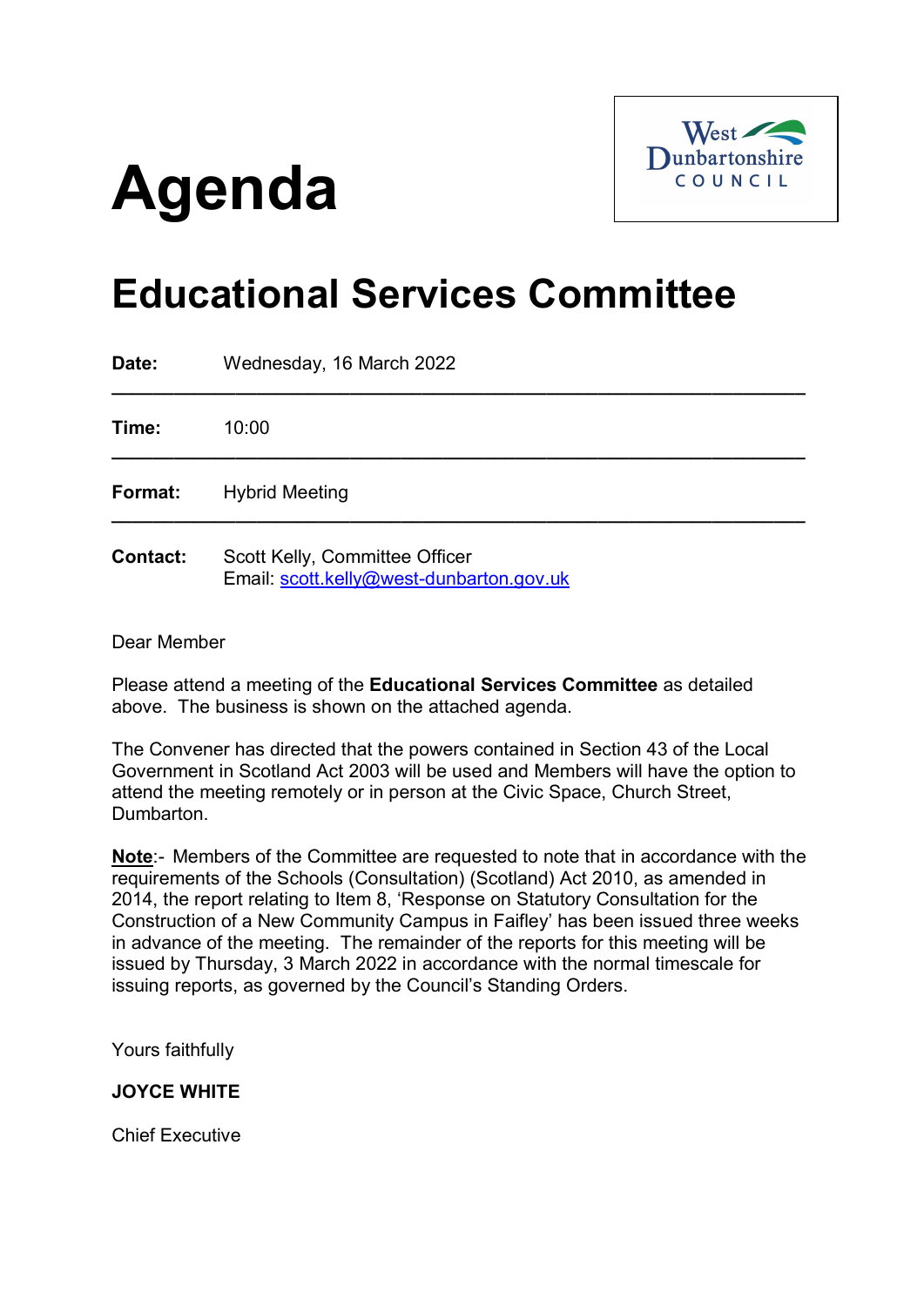# **Distribution:**

Councillor Karen Conaghan (Chair) Councillor Sally Page Councillor Jim Brown Councillor Martin Rooney Councillor Ian Dickson (Vice Chair) Mrs Barbara Barnes Councillor Diane Docherty<br>
Councillor Jim Finn<br>
Mr Gavin Corrigan Provost William Hendrie Miss Ellen McBride Councillor Daniel Lennie Ms Hannah Redford Councillor David McBride Miss Sheila Rennie Councillor Jonathan McColl Ms Julia Strang Councillor Iain McLaren Miss Tian Qi Yu MSYP Councillor John Millar Vacancy Councillor John Mooney

Mr Gavin Corrigan

All other Councillors for information

Chief Education Officer

Date of Issue: 23 February 2022

# **Audio Streaming**

Please note: the sound from this meeting may be recorded for live and subsequent audio streaming via the Council's internet site. At the start of the meeting, the Chair will confirm if all or part of the meeting is being audio streamed.

Audio recordings of the meeting (including the attendance or contribution of any party participating or making a contribution) will be published on the Council's website and the Council's host's webcast/audio stream platform.

You should be aware that the Council is a Data Controller under the General Data Protection Regulation. Data collected during this audio stream will be retained in accordance with the Council's [Privacy Notice\\*](http://www.west-dunbarton.gov.uk/privacy/privacy-notice/) and Retention Schedules including, but not limited to, for the purpose of keeping historical records and making those records available via the Council's internet site.

If you have any queries regarding this and, in particular, if you believe that use and/or storage of any particular information would cause, or be likely to cause, substantial damage or distress to any individual, please contact Peter Hessett, Chief Officer – Regulatory and Regeneration on 01389 - 737800.

\*http://www.west-dunbarton.gov.uk/privacy/privacy-notice/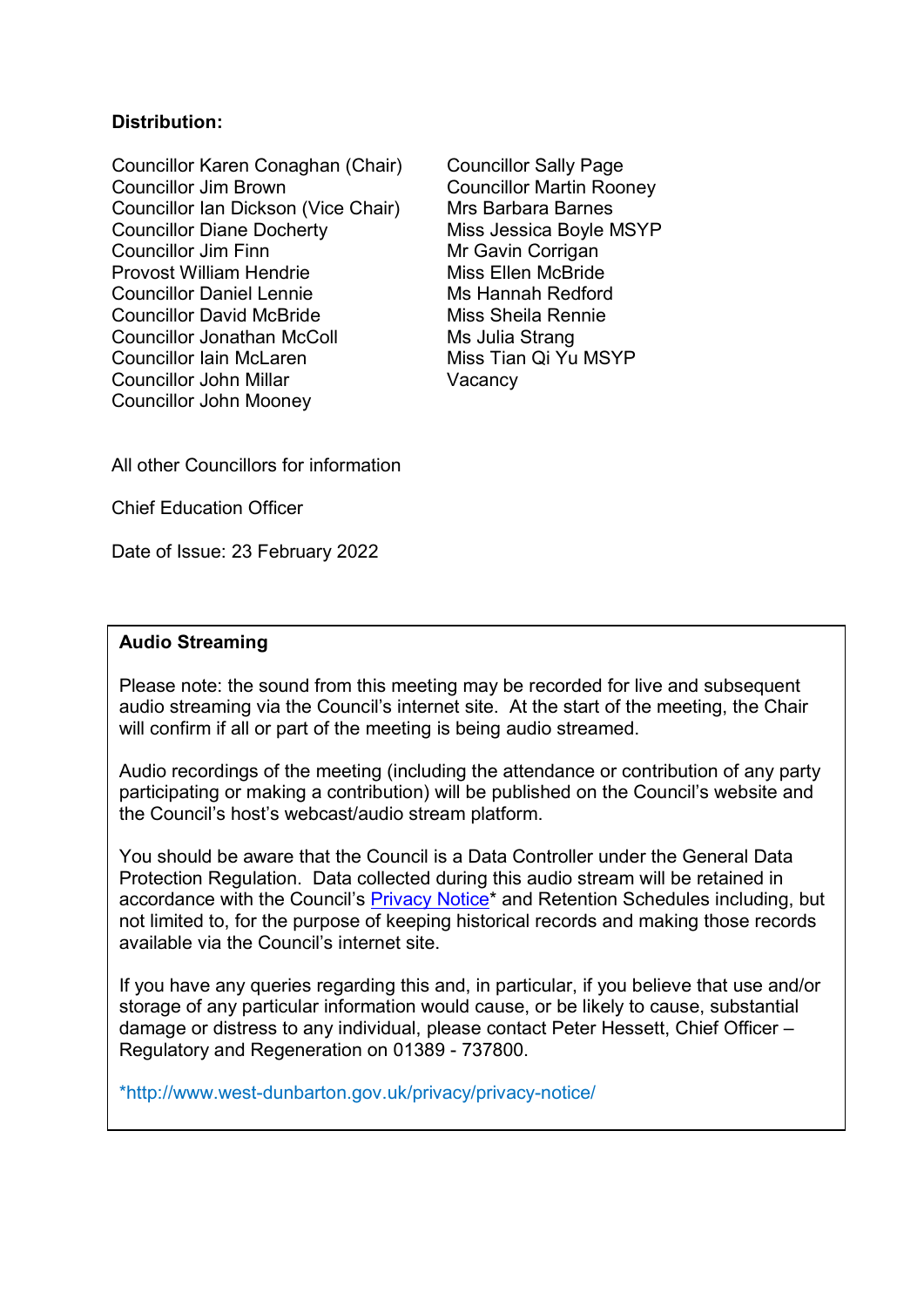# **EDUCATIONAL SERVICES COMMITTEE**

# **WEDNESDAY, 16 MARCH 2022**

# **AGENDA**

# **1 STATEMENT BY CHAIR – AUDIO STREAMING**

The Chair will be heard in connection with the above.

# **2 APOLOGIES**

# **3 DECLARATIONS OF INTEREST**

Members are invited to declare if they have an interest in any of the items of business on this agenda and the reasons for such declarations.

# **4 RECORDING OF VOTES**

The Committee is asked to agree that all votes taken during the meeting will be done by roll call vote to ensure an accurate record.

# **5 MINUTES OF PREVIOUS MEETING 5 – 9**

Submit, for approval as a correct record, the Minutes of Meeting of the Educational Services Committee held on 1 December 2021.

# **6 LOCAL NEGOTIATING COMMITTEE FOR TEACHERS 11 – 12**

Submit for information, and where necessary ratification, the Minutes of Meeting of the Local Negotiating Committee for Teachers held on 14 December 2021.

# **7 OPEN FORUM**

The Committee is asked to note that no open forum questions have to date been submitted by members of the public.

**8/**